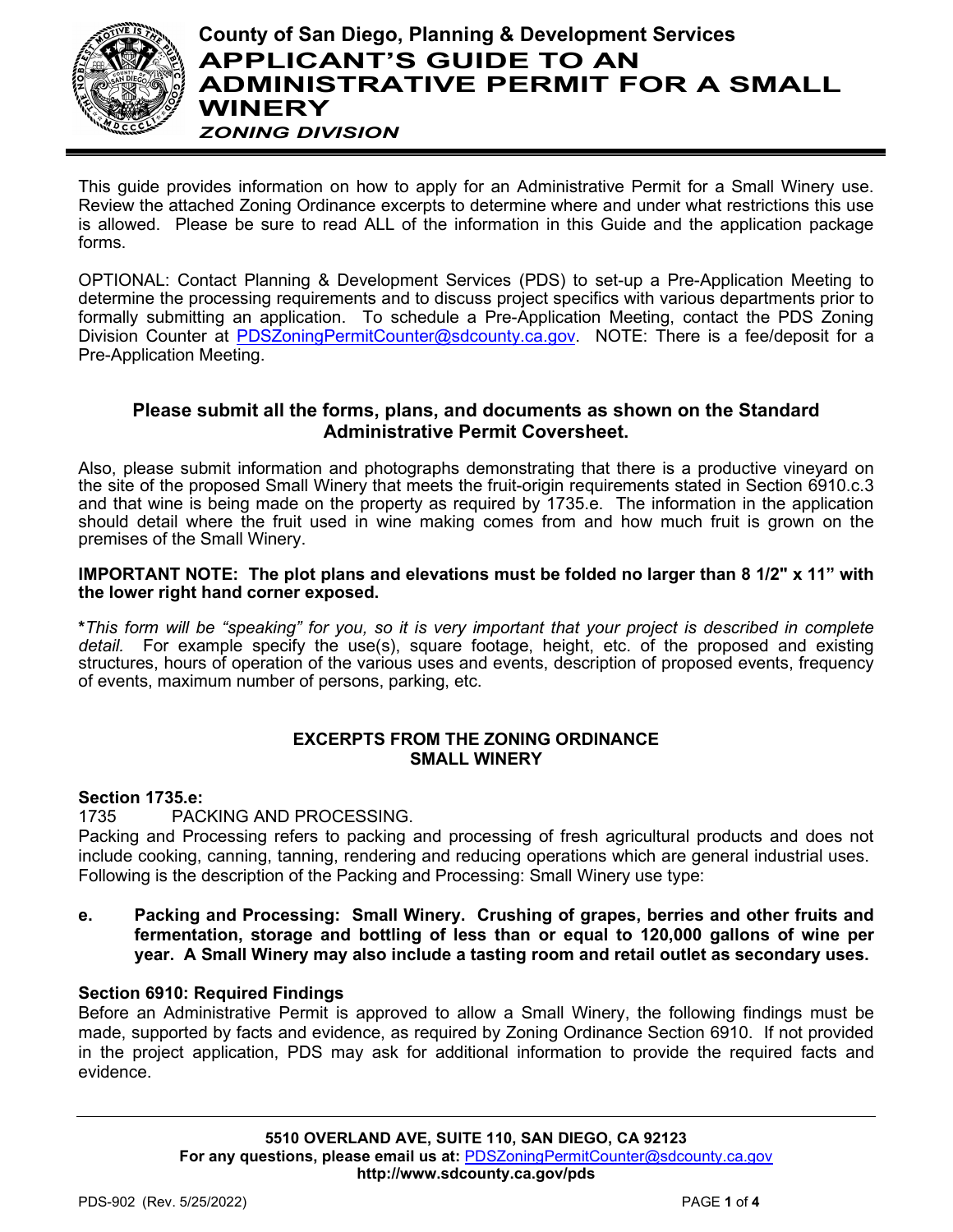**County of San Diego, PDS, Zoning Division**



**APPLICANT'S GUIDE TO AN ADMINISTRATIVE PERMIT FOR A SMALL WINERY**

*Continued*

#### 6910.c SMALL WINERIES

- 6. An Administrative Permit for a Small Winery is required and may be approved in accordance with the Administrative Permit Procedure commencing at Section 7050 if it is found:
	- i. That the location, size, design, and operating characteristics of the proposed use will be compatible with adjacent uses, residents, buildings, or structures, with consideration given to:
		- a) Harmony in scale, bulk, coverage and density.
		- b) The availability of public facilities, services and utilities.
		- c) The harmful effect, if any, upon desirable neighborhood character.
		- d) The generation of traffic and the capacity and physical character of surrounding streets.
		- e) The suitability of the site for the type and intensity of use or development which is proposed.
		- f) Any other relevant impact of the proposed use.
	- ii. That the impacts, as described in paragraph "i" of this section, and the location of the proposed use will be consistent with the San Diego County General Plan.
	- iii. That the requirements of the California Environmental Quality Act have been complied with.
	- iv. Notice shall be provided pursuant to Section 7060.c. No hearing is required unless requested by the applicant or other affected person pursuant to Section 7060.d.

## **Section 6910.c.6.iv:**

iv. NOTICE TO PROPERTY OWNERS

Notice shall be provided pursuant to Section 7060.c. No hearing is required unless requested by the applicant or other affected person pursuant to Section 7060.d.

It is the applicant's responsibility to prepare a complete public notice package for the purpose of notifying nearby property owners that an application has been filed. The notice package must include all property within 500 feet of the exterior boundaries of the proposed Small Winery **and** a minimum of 20 different property owners. In order to include 20 different property owners it will often be necessary to extend the notice well beyond 500 feet. The complete public notice procedure is explained in [PDS-516,](https://www.sandiegocounty.gov/content/dam/sdc/pds/zoning/formfields/PDS-PLN-516.pdf) Applicant's Guide – Preparation of Public Notice Package, included in the application package. Also refer to [PDS-](https://www.sandiegocounty.gov/content/dam/sdc/pds/zoning/formfields/PDS-PLN-515.pdf)[515](https://www.sandiegocounty.gov/content/dam/sdc/pds/zoning/formfields/PDS-PLN-515.pdf) and complete and submit [PDS-514](https://www.sandiegocounty.gov/content/dam/sdc/pds/zoning/formfields/PDS-PLN-514.pdf) and [PDS-524.](https://www.sandiegocounty.gov/content/dam/sdc/pds/zoning/formfields/PDS-PLN-524.pdf)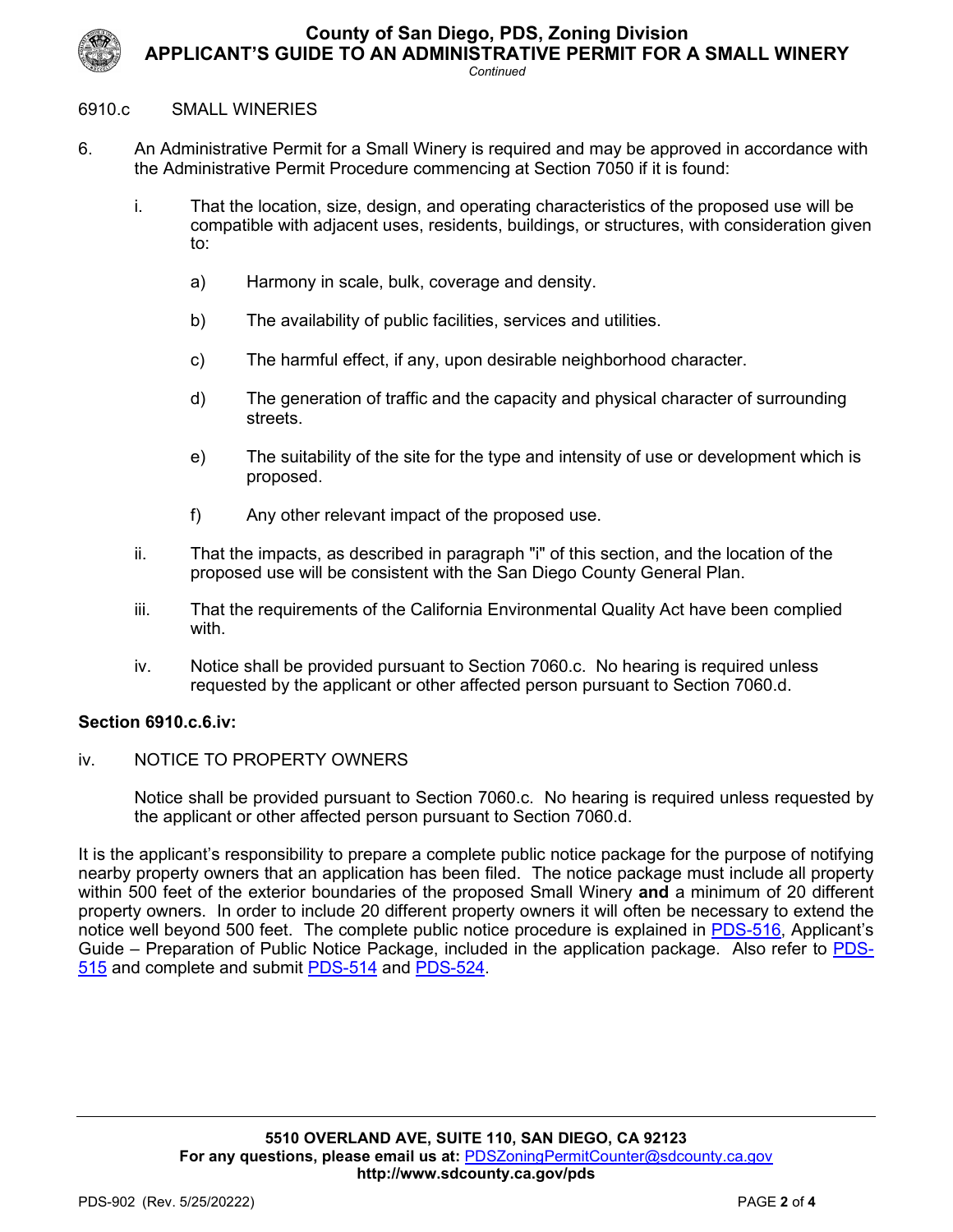

**County of San Diego, PDS, Zoning Division APPLICANT'S GUIDE TO AN ADMINISTRATIVE PERMIT FOR A SMALL WINERY**

#### *Continued*

## **Section 7060 d:**

#### d. PUBLIC HEARING

A public hearing shall not be held unless the administering agency determines that such hearing would be in the best interest of the County, or if required by applicable sections of the Zoning Ordinance where a hearing is requested by the applicant or other affected person.

If the County, the applicant or any other affected party requests a hearing, a decision on the application will be made by the Zoning Administrator at a public hearing. If no hearing is requested, a decision on the application will be made by the Director of Planning & Development Services. These decisions may be appealed to the Planning Commission.

#### **MISC. INFORMATION**

### **Agricultural Clearing:**

Prior to clearing/grading of your property for any agricultural use, verify whether a clearing permit is required. See Section 87.501 of the County Code and form [PDS-216.](https://www.sandiegocounty.gov/content/dam/sdc/pds/zoning/formfields/PDS-PLN-216.pdf)

#### **Events:**

Events, including but not limited to weddings and parties, may be allowed upon the making of findings in Section 6910.c.6.

#### **Signs:**

One sign, up to 12 square feet in size, is allowed at a Small Winery pursuant to Zoning Ordinance Section 6252.u:

 One sign less than or equal to 12 square feet in area for an allowed roadside sales stand, wholesale nursery, Small Winery or Boutique Winery identifying and advertising agricultural products produced on the premises.

Additional area and/or signs cannot be authorized by the Administrative Permit.

#### **Food:**

The sale and consumption of pre-packaged food is allowed on the premises. Refrigeration shall be permitted by the County of San Diego Department of Environmental Health (DEH). Catered food service is allowed by a DEH-permitted caterer, but no food preparation is allowed at a Small Winery, except as described below in this Section. Catered food service includes the provision of food that is ready to eat and that has been prepared off the Small Winery premises.

- i. One mobile food facility may be allowed on the Boutique Winery premises to serve the patrons of the tasting room during the approved hours of operation as specified in b.8;
- ii. The mobile food facility shall not be parked in the required parking spaces for winery patrons or employees, nor shall it interfere with the safe ingress or egress to and from the premises;
- iii. The mobile food facility shall have a valid Mobile Food Facility Health Permit from the Department of Environmental Health and shall conform to all requirements applicable to a mobile food facility, including access to a permitted commercial restroom.